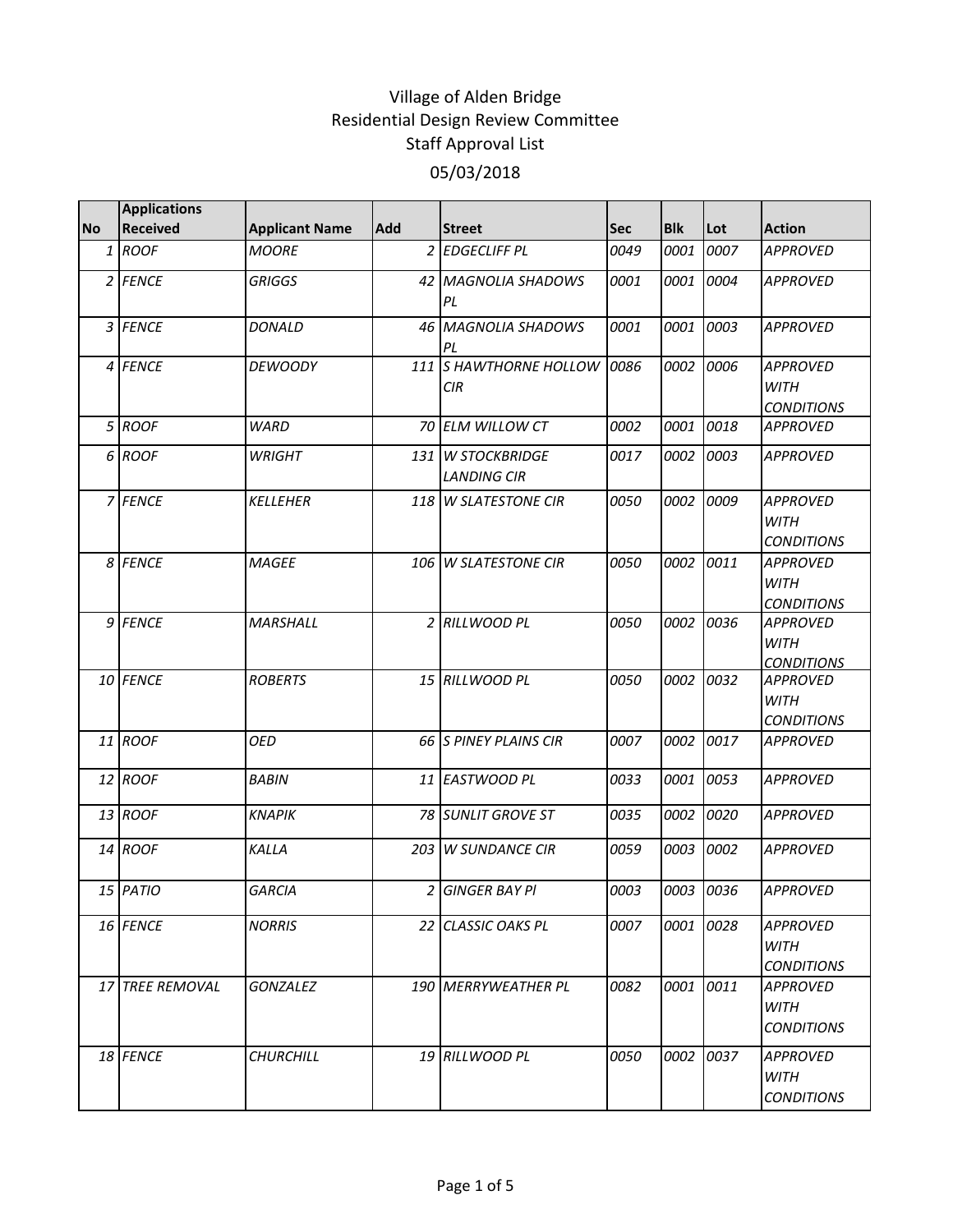|           | <b>Applications</b>    |                       |     |                           |            |            |           |                                                     |
|-----------|------------------------|-----------------------|-----|---------------------------|------------|------------|-----------|-----------------------------------------------------|
| <b>No</b> | <b>Received</b>        | <b>Applicant Name</b> | Add | <b>Street</b>             | <b>Sec</b> | <b>Blk</b> | Lot       | <b>Action</b>                                       |
|           | 19 FENCE               | <b>NGO</b>            |     | 7 RILLWOOD PL             | 0050       | 0002       | 0037      | <b>APPROVED</b><br><b>WITH</b><br><b>CONDITIONS</b> |
|           | 20 TREE REMOVAL        | <b>HEINLE</b>         |     | 42 VALLEY MEAD PL         | 0076       | 0001       | 0036      | <b>APPROVED</b><br><b>WITH</b><br><b>CONDITIONS</b> |
|           | 21 FENCE               | <b>FRANCIS</b>        |     | 98 W SLATESTONE CIR       | 0050       | 0002       | 0013      | <b>APPROVED</b><br><b>WITH</b><br><b>CONDITIONS</b> |
|           | 22 TREE REMOVAL        | <b>HERBSTER</b>       |     | 26 CLASSIC OAKS PL        | 0007       | 0001       | 0027      | <b>APPROVED</b>                                     |
|           | <b>23 TREE REMOVAL</b> | <b>GARROD</b>         |     | 123 E FOXBRIAR FOREST CIR | 0079       | 0002       | 0006      | <b>APPROVED</b>                                     |
|           | 24 ROOF                | <b>MARSHALL</b>       |     | 6 OPALINE PL              | 0058       | 0002       | 0005      | <b>APPROVED</b>                                     |
|           | 25 TREE REMOVAL        | <b>BROOKS</b>         |     | 38 REDLAND PL             | 0036       | 0001       | 0036      | <b>APPROVED</b><br><b>WITH</b><br><b>CONDITIONS</b> |
|           | 26 FENCE               | <b>BLANCHARD</b>      | 6   | <b>WRENS SONG PL</b>      | 0010       | 0003       | 0075      | <b>APPROVED</b>                                     |
|           | 27 FENCE               | <b>BURRER</b>         |     | 22 CLARION RIDGE          | 0022       | 0001       | 0015      | <b>APPROVED</b>                                     |
| 28 I      | <b>TREE REMOVAL</b>    | <b>ARNOLD</b>         | 39  | <b>W NEW AVERY PL</b>     | 0026       | 0001       | 0068      | <b>APPROVED</b>                                     |
|           | 29 FENCE               | <i><b>BAROLAK</b></i> |     | 18 CLARION RIDGE          | 0022       | 0001       | 0016      | <b>APPROVED</b><br><b>WITH</b><br><b>CONDITIONS</b> |
|           | 30 FENCE               | PYE                   | 110 | <b>W SLATESTONE CIR</b>   | 0050       | 0002       | 0010      | <b>APPROVED</b><br><b>WITH</b><br><b>CONDITIONS</b> |
|           | 31 FENCE               | <b>KUGLEN</b>         | 150 | <b>W SLATESTONE CIR</b>   | 0050       | 0002       | 0004      | <b>APPROVED</b>                                     |
|           | 32 FENCE               | LUECK                 |     | 102 W SLATESTONE CIR      | 0050       |            | 0002 0012 | <b>APPROVED</b><br><b>WITH</b><br><b>CONDITIONS</b> |
|           | 33 COLOR CHANGE        | CHABALA               | 2   | <b>WILLOW POINT PL</b>    | 0033       | 0001       | 0016      | <b>APPROVED</b>                                     |
|           | 34 SWIMMING POOL       | <b>CERNA</b>          | 3   | <b>GUINEVERE PL</b>       | 0074       | 0001       | 0026      | <b>APPROVED</b><br><b>WITH</b><br><b>CONDITIONS</b> |
|           | 35 COLOR CHANGE        | <b>WOO</b>            |     | 19 CANOE BIRCH PL         | 0040       | 0001       | 0044      | <b>APPROVED</b>                                     |
|           | 36 COLOR CHANGE        | <b>GIBSON</b>         |     | 67 E WHISTLERS BEND CIR   | 0081       | 0002       | 0018      | <b>APPROVED</b>                                     |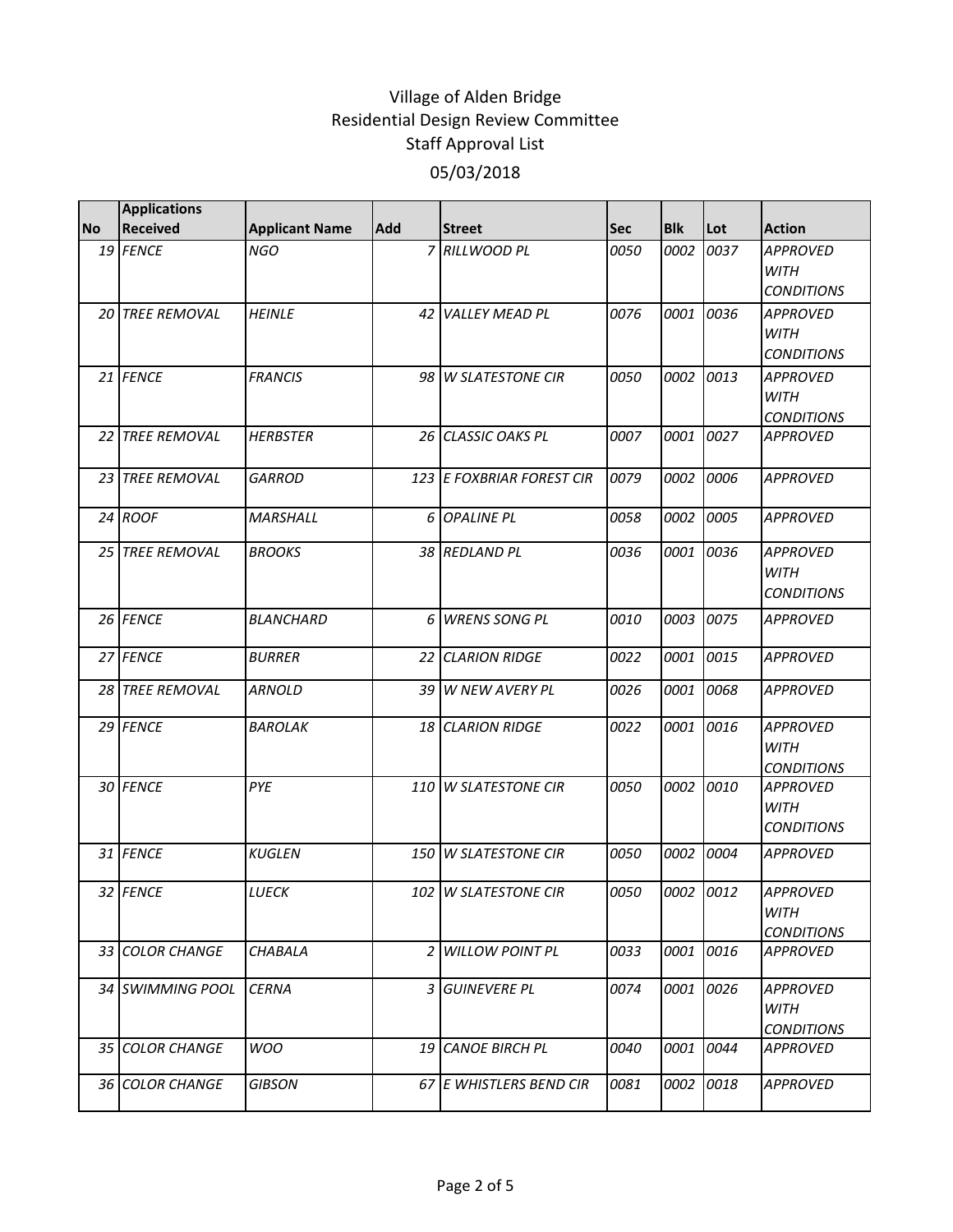|           | <b>Applications</b>               |                       |     |                                |            |            |      |                                                     |
|-----------|-----------------------------------|-----------------------|-----|--------------------------------|------------|------------|------|-----------------------------------------------------|
| <b>No</b> | <b>Received</b>                   | <b>Applicant Name</b> | Add | <b>Street</b>                  | <b>Sec</b> | <b>Blk</b> | Lot  | <b>Action</b>                                       |
|           | 37 ROOF                           | FROST                 |     | 62 ELM WILLOW CT               | 0002       | 0001       | 0020 | <b>APPROVED</b>                                     |
|           | 38 FENCE                          | <i>BREAUX</i>         |     | 59 N WOODED BROOK CIR          | 0012       | 0002       | 0002 | <b>APPROVED</b>                                     |
|           | 39 FENCE                          | <b>IMWALLE</b>        |     | 15 N WOODED BROOK CIR          | 0012       | 0002       | 0009 | <b>APPROVED</b><br><b>WITH</b><br><b>CONDITIONS</b> |
|           | 40 FENCE                          | <b>FURBACHER</b>      |     | 55 N WOODED BROOK CIR          | 0012       | 0002       | 0003 | <b>APPROVED</b><br><b>WITH</b><br><b>CONDITIONS</b> |
|           | 41 FENCE                          |                       |     | 19 N WOODED BROOK CIR          | 0012       | 0002       | 0008 | <b>APPROVED</b><br><b>WITH</b><br><b>CONDITIONS</b> |
|           | 42 ROOF                           | <b>BOOK</b>           |     | 70 TRELLIS GATE ST             | 0035       | 0002       | 0022 | <b>APPROVED</b>                                     |
|           | 43 COLOR CHANGE                   | <b>SCHLESINGER</b>    |     | <b>86 IN CRISP MORNING CIR</b> | 0093       | 0003       | 0013 | APPROVED                                            |
|           | 44 FENCE                          | <b>POWERS</b>         |     | 46 N AUBURN PATH DR            | 0046       | 0001       | 0026 | <b>APPROVED</b>                                     |
|           | 45 TREE REMOVAL                   | <b>ELKS</b>           |     | 10 KEELROCK PL                 | 0050       | 0001       | 0095 | <b>APPROVED</b>                                     |
|           | 46 WALKWAY                        | <b>ELKS</b>           |     | 10 KEELROCK PL                 | 0050       | 0001       | 0095 | <b>APPROVED</b>                                     |
|           | 47 PATIO COVER                    | <b>ELKS</b>           |     | 10 KEELROCK PL                 | 0050       | 0001       | 0095 | <b>APPROVED</b><br><b>WITH</b><br><b>CONDITIONS</b> |
|           | 48 SUMMER KITCHEN ELKS            |                       |     | 10 KEELROCK PL                 | 0050       | 0001       | 0095 | <b>APPROVED</b><br><b>WITH</b><br><b>CONDITIONS</b> |
|           | 49 FIREPLACE                      | <b>ELKS</b>           |     | 10 KEELROCK PL                 | 0050       | 0001       | 0095 | <b>APPROVED</b><br><b>WITH</b><br><b>CONDITIONS</b> |
|           | <b>50 WATER FOUNTAIN LELKS</b>    |                       |     | <b>10 KEELROCK PL</b>          | 0050       | 0001       | 0095 | APPROVED<br><b>WITH</b><br><b>CONDITIONS</b>        |
|           | 51 ROOF                           | <b>HENDRICKS</b>      |     | 31 IVY GARDEN ST               | 0055       | 0003       | 0019 | APPROVED                                            |
|           | 52 PAVING                         | <b>MAISEL</b>         |     | 46 HIDDEN MEADOW DR            | 0041       | 0002       | 0009 | APPROVED                                            |
|           | 53 FENCE                          | LANDIN                |     | 31 S SILVER CRESCENT CIR       | 0001       | 0002       | 0017 | APPROVED                                            |
|           | 54 TRASH CART<br><b>SCREENING</b> | <b>MCNEIL</b>         | 212 | <b>BRISTOL BEND CIR</b>        | 0008       | 0003       | 0027 | APPROVED                                            |
|           | 54 ROOF                           | DEO                   |     | 61 IS BETHANY BEND CIR         | 0036       | 0002       | 0011 | APPROVED                                            |
|           | 55 TREE REMOVAL                   | <b>DEO</b>            |     | 61 S BETHANY BEND CIR          | 0036       | 0002       | 0011 | APPROVED                                            |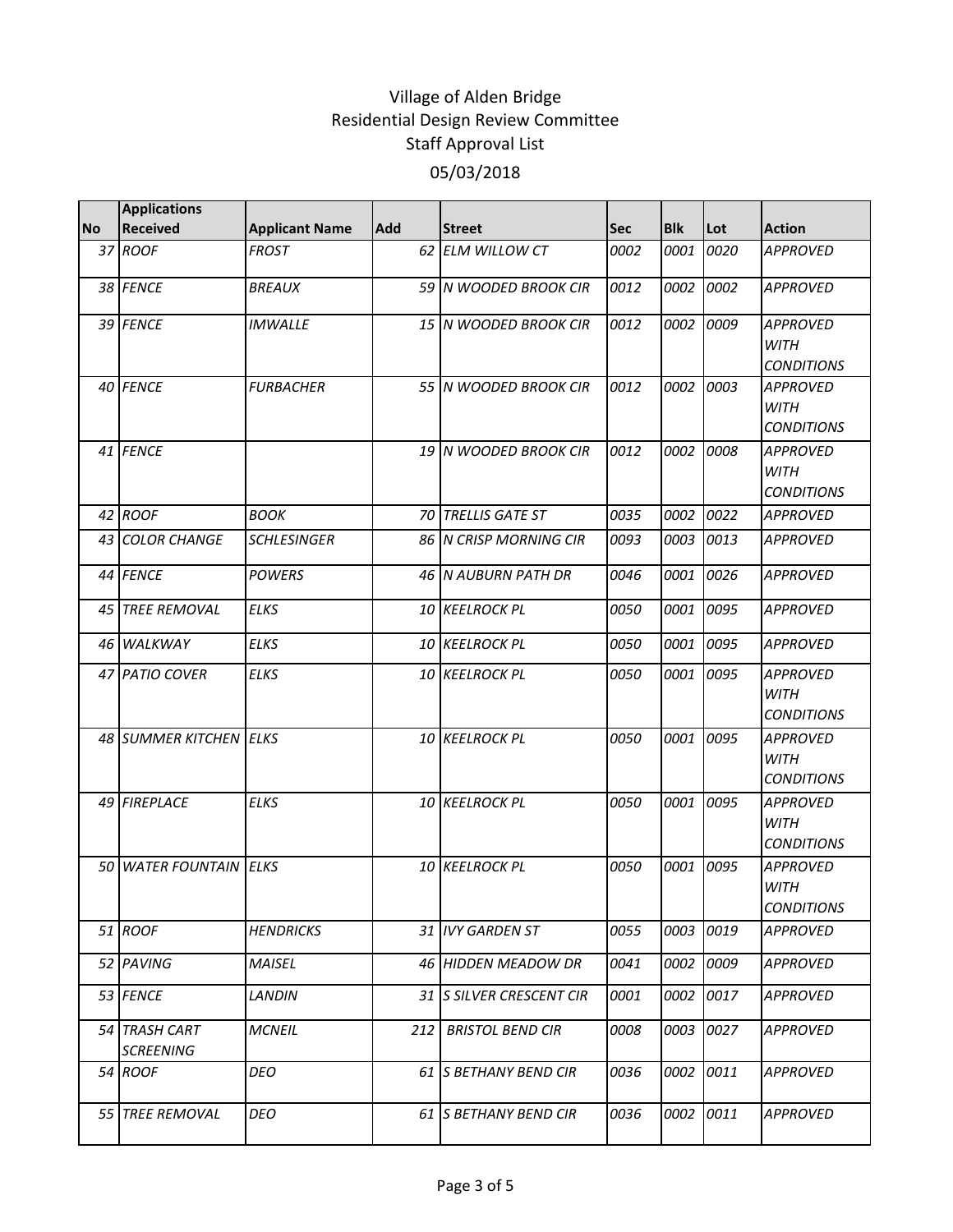|           | <b>Applications</b>          |                       |     |                        |            |            |      |                                                     |
|-----------|------------------------------|-----------------------|-----|------------------------|------------|------------|------|-----------------------------------------------------|
| <b>No</b> | <b>Received</b>              | <b>Applicant Name</b> | Add | <b>Street</b>          | <b>Sec</b> | <b>Blk</b> | Lot  | <b>Action</b>                                       |
|           | 56 FENCE                     | <b>IMWALLE</b>        | 15  | <b>WOODED BROOK DR</b> | 0012       | 0002       | 0009 | <b>APPROVED</b><br><b>WITH</b><br><b>CONDITIONS</b> |
|           | 57 ROOF                      | <b>KUSHWAHA</b>       | 15  | <b>GREYCREST PL</b>    | 0050       | 0001       | 0020 | <b>APPROVED</b>                                     |
|           | 58 SUMMER KITCHEN HOLTERMANN |                       |     | 3 MELVILLE GLEN PL     | 0086       | 0001       | 0020 | <b>APPROVED</b><br><b>WITH</b><br><b>CONDITIONS</b> |
|           | 59 PERGOLA                   | <b>HOLTERMANN</b>     |     | 3 MELVILLE GLEN PL     | 0086       | 0001       | 0020 | <b>APPROVED</b><br><b>WITH</b><br><b>CONDITIONS</b> |
|           | <b>60 COLOR CHANGE</b>       | <b>CYMES</b>          |     | 11 RIPPLED POND CIR    | 0011       | 0002       | 0036 | APPROVED                                            |
|           | 61 FENCE                     | LOWE                  |     | 142 W SLATESTONE CIR   | 0050       | 0002       | 0006 | <b>APPROVED</b><br><b>WITH</b><br><b>CONDITIONS</b> |
|           | 62 FENCE                     | RAWORTH               |     | 55 IS TAYLOR POINT DR  | 0013       | 0003       | 0034 | <b>APPROVED</b><br><b>WITH</b><br><b>CONDITIONS</b> |
|           | 63 ROOF                      | <b>SABIN</b>          |     | 22 ROCKLEDGE DR        | 0063       | 0001       | 0021 | <b>APPROVED</b>                                     |
|           | 64 FENCE                     | <i>DELANGE</i>        |     | 26 MELVILLE GLEN PL    | 0086       | 0001       | 0013 | <b>APPROVED</b>                                     |
|           | 65 FENCE                     | <b>HONEYCUTT</b>      |     | 27 RILLWOOD PL         | 0050       | 0002       | 0039 | <b>APPROVED</b>                                     |
|           | 66 FENCE                     | <b>CONRAD</b>         |     | 3 BACCARA              | 0097       | 0001       | 0041 | <b>APPROVED</b>                                     |
|           | 67 ROOF                      | <b>ARRIGAN</b>        |     | 19 FORTUNEBERRY PL     | 0059       | 0003       | 0059 | <b>APPROVED</b>                                     |
|           | 68 FENCE                     | <b>EUBANKS</b>        |     | 15 SERENITY WOODS PL   | 0013       | 0003       | 0011 | <b>APPROVED</b><br><b>WITH</b><br><b>CONDITIONS</b> |
|           | 69 PERGOLA                   | <b>BUDAVICH</b>       |     | 3 S BRISTOL OAK CIR    | 0011       | 0001       | 0061 | <b>APPROVED</b><br><b>WITH</b><br><b>CONDITIONS</b> |
|           | 70 WINDOWS                   | <b>REID</b>           |     | 235 S WALDEN ELMS CIR  | 0042       | 0002       | 0001 | <b>APPROVED</b>                                     |
|           | 71 FENCE                     | <b>REID</b>           |     | 235 S WALDEN ELMS CIR  | 0042       | 0002       | 0001 | <b>APPROVED</b>                                     |
|           | 72 FENCE                     | <b>BRAIN</b>          |     | 7 SILKBAY PI           | 0030       | 0001       | 0050 | APPROVED<br><b>WITH</b><br><b>CONDITIONS</b>        |
|           | 73 FENCE                     | <b>MCNELIS</b>        |     | 31 E NEW AVERY PL      | 0026       | 0001       | 0036 | APPROVED                                            |
|           | 74 ROOF                      | <b>FLOWERS</b>        |     | 55 E AUTUMN BRANCH CIR | 0026       | 0001       | 0050 | <b>APPROVED</b>                                     |